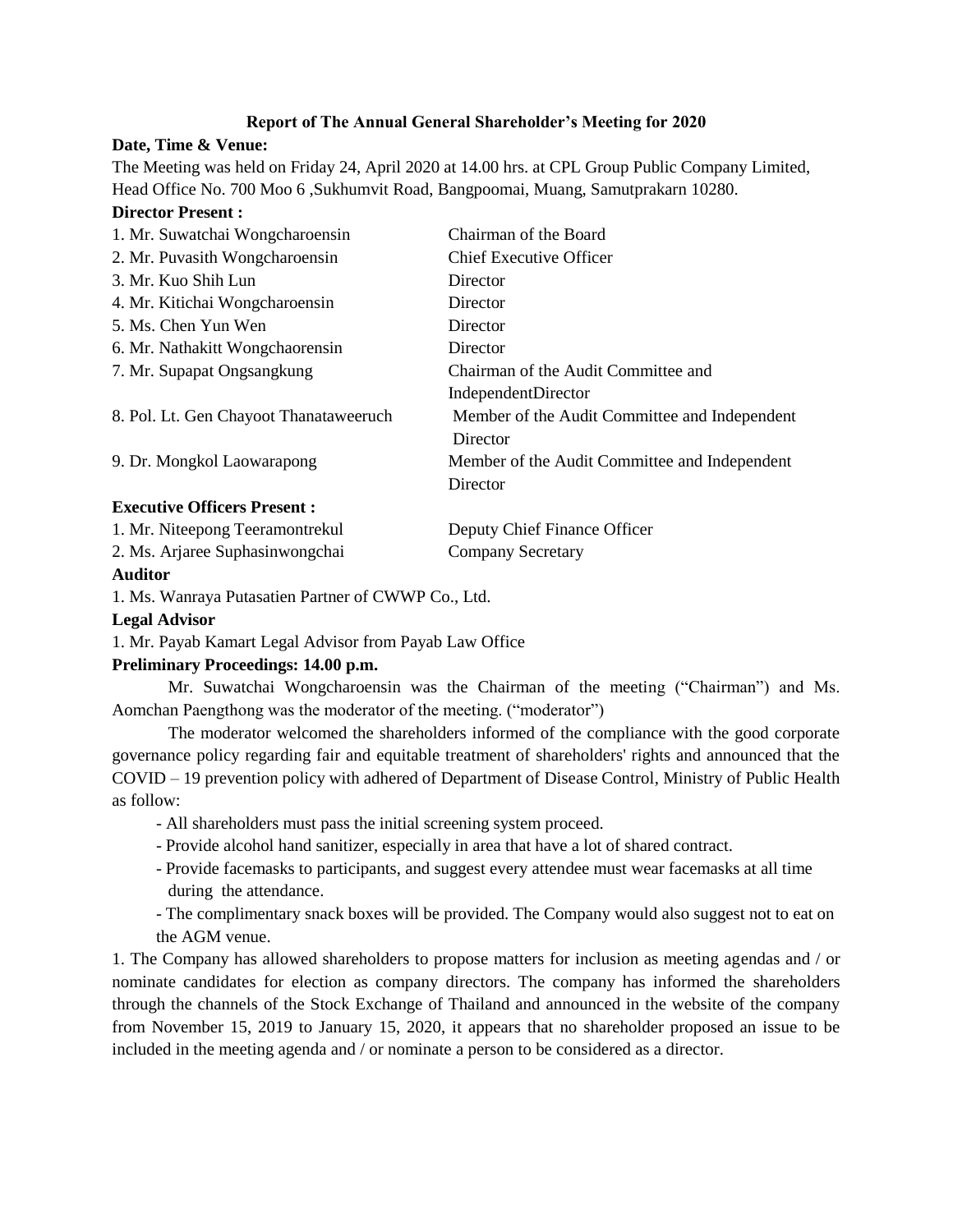2. The company allowing shareholders who are unable to attend the meeting by themselves able to appoint independent directors and audit committee to act as proxies on behalf of shareholders which has a brief information as informed in the annual general meeting invitation letter.

3. The company allowing shareholders to submit questions on various issues, related to the meeting agenda in advance by sending questions to the company secretary and investor relations department so that the questions can be answered thoroughly by all shareholders by posting on the company's website www.cpl.co.th/news and activities.

For the Annual General Meeting of Shareholders for the Year 2020, there are 8 agendas, as detailed in the invitation letter to the shareholders' meeting.

## **Before Voting**

1. Number of shares, 1 share is counted as 1 vote in case of being a proxy holder proxies must vote as the grantor specified in the proxy. Voting in each agenda for quick and convenient the officers will collect the ballot only for the shareholders who disagree or abstain. As for the ballots, all votes will be collected after the meeting ends.

2. When the shareholders have voted on the ballots, in case of disagreed or abstention, please raise your hand. CPL staff will collect your ballot to count points at the point of counting points.

3. In case of shareholders or proxies wishing to leave before the meeting was finished. Please send the ballot to the company's staff before leaving the meeting room for the company will proceed to record the number of shares of the shareholders both by myself and by proxy from the quorum.

4. Voting in the following manner. The votes were considered invalid.

- 1. ballots cards marked with more than one box
- 2. ballots cards with voting in contradictory intent
- 3. ballots cards crossed out and without signature
- 4. ballots cards with votes that exceed the available votes

5. The company uses a barcode system to count votes. By counting the votes in each agenda, the company will count the votes of disagreed and abstention. Deducted from the total votes attended and the remaining votes are considered to be the agreeing points of that agenda item. The total number of votes for that agenda will be displayed on the meeting room screen and the summary of the resolution for that agenda will be announced later.

However, if some agenda takes longer to count the votes, the Chairman may ask the meeting to proceed with the consideration of the next agenda. For the meeting to continue and when the officers had finished counting the votes, the Chairman will be informed of the voting results immediately. **Questioning**

# 1. Before voting on each agenda, the Chairman will give the shareholders the opportunity to ask

questions related to that agenda as appropriate. Anyone wishing to ask questions at the meeting to raise your hand above the head when the Chairman of the meeting has approved please state yourself as follows.

- Name-Surname
- Status as shareholder / or proxy
- and inquiring about the content according to the agenda

2. In the case that the shareholder has a question other than the agenda being considered or not relevant to the agenda being considered please ask for questions or suggestions on other agendas at the end of the meeting. And kindly ask the shareholders to express opinions or ask in a concise manner, and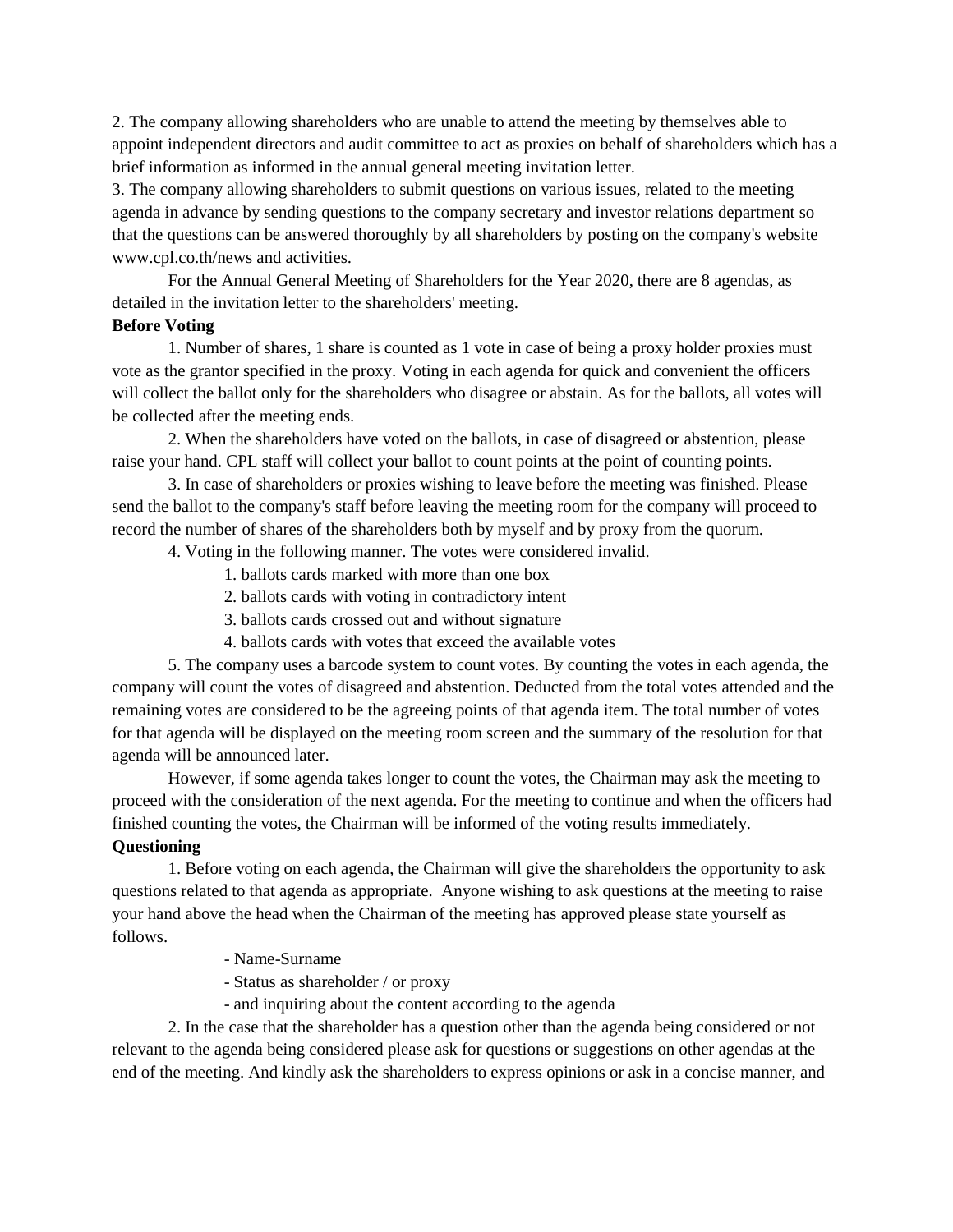refrain from asking questions or expressing duplicate opinions to provide opportunities for other shareholders to exercise their rights to ask information and give suggestions to the company thoroughly. **Voting**

1. The shareholders have votes equal to the number of shares held, with 1 vote per 1 share. For shareholders attending the meeting in person and by proxies under Proxy Form A and Form B, voting must be done in any one is agree, disagree or abstain which cannot divide the votes in each agenda. A proxy of foreign investors and appointed a custodian in Thailand to be a custodian of shares which can be used in the Proxy Form C to divide the votes for each agenda.

2. For voting in each agenda except for Agenda 5, to consider and elect the directors in place of those who are retired by rotation. The Chairman of the meeting asked if there were any shareholders "disagree" or "abstain" and asked to mark "disagree" or "abstain" on the voting card and raise your hand so the officer can collect the voting card for counting. By counting votes in these agenda will deduct the votes that "disagree" and "abstain" from the total number of votes and the rest will be considered as approval votes for those who voted in these agenda, please keep the ballot first and return the officer after the meeting.

3. For Agenda 5, which is the agenda to consider the election of directors in place of those who are retired by rotation for the company. The company will collect ballots from shareholders and proxies who hold the ballots, in case of agree, disagree and abstain. The votes for each director are separated individually. Ballots marked with more than 1 mark or crossed out without signature will be considered as invalid card, so if you want to edit the pronunciation please cross out the original and sign.

In addition, in order to ensure transparency in the vote counting, the Company requests volunteers from shareholders or proxies from at least 1 shareholder to witness the vote counting, which is Mr. Chaichet Phongtrakul, a shareholder attending the meeting in person.

The moderator informed the meeting that there were 14 shareholders attending the meeting in person, 58,224,479 shares, 28 proxies, 323,828,799 shares, total 42 shareholders attending the meeting, 382,053,278 shares, representing 86.86 % of the total shares of the company, have all of the company shall constitute a quorum in which the quorum under the Public Limited Companies Act BE 2535 and the Company's Articles of Association stipulates that there must be at least 25 shareholders and proxies and must have at least one-third of the total number shares of the company.

The Chairman welcomed the shareholder to the Annual General Meeting of Shareholders 2020, and the chairman then declared the meeting open and proposed that the meeting considered the following matters according in the agenda.

#### **Agenda 1 To certify the minutes of the Annual General Meeting of Shareholders 2019**

The Chairman assigned the moderator declare to the meeting that the Company held the Annual General Meeting of Shareholders 2019 on April 26, 2019, a copy of the minutes has recorded accurately of the meeting resolution, then has been submitted to the Stock Exchange of Thailand within 14 days from the date of the meeting and the Ministry of Commerce within the period specified by law including publishing on the company website (www.cpl.co.th) by attaching a copy of the meeting minutes in the invitation letter to the meeting invitation.

The Board deems it appropriate to propose the minutes of the Annual General Meeting of Shareholders 2019 to the meeting to certify the above mentioned minute.

The moderator asked shareholders to require any questions or concerns or any additional suggestions.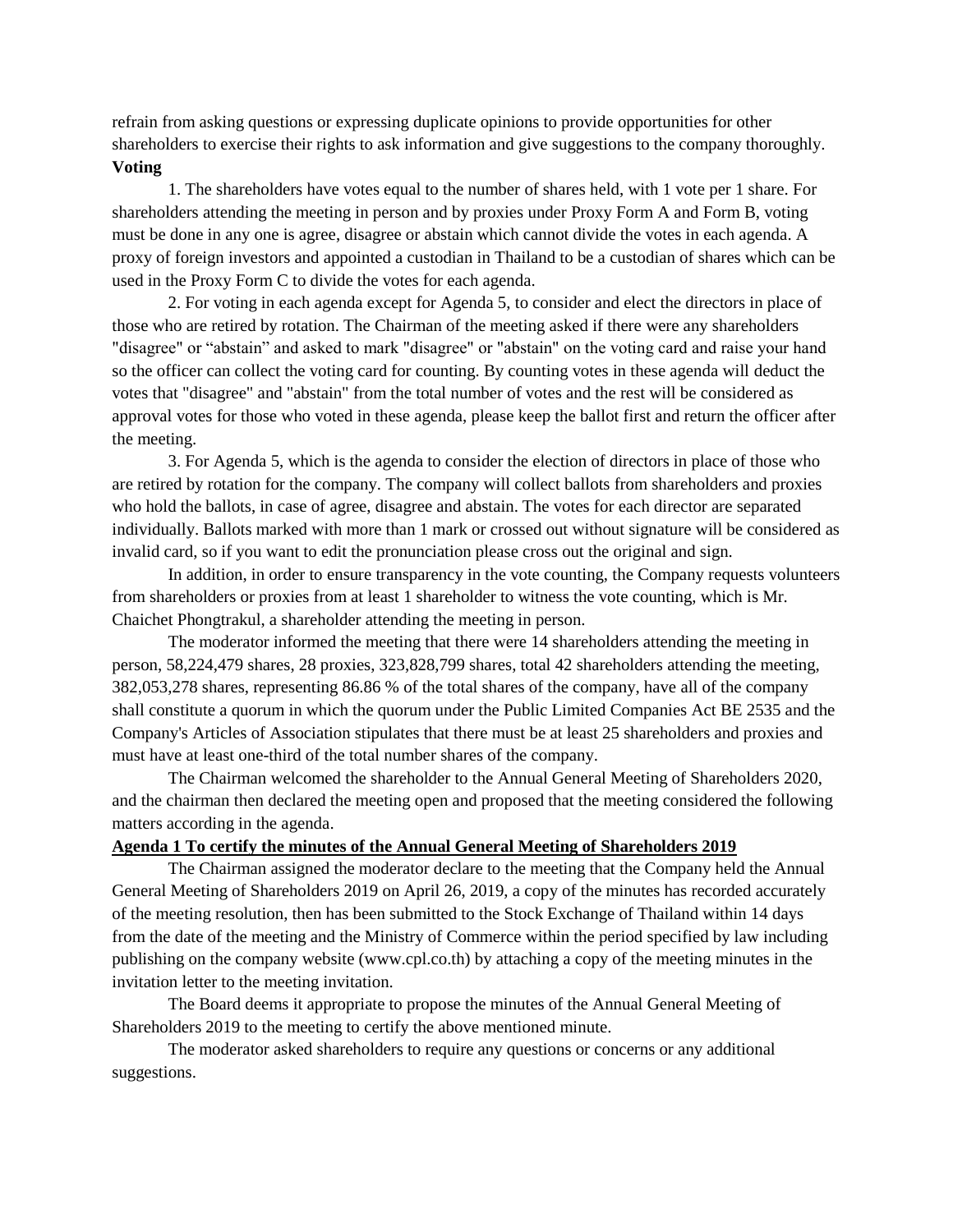There were no questions or concerns or any additional suggestions. The moderator requested the meeting to consider certifying the minute of the Annual General Meeting of Shareholders 2019. The agenda was adopted with the majority of total number of votes of the shareholders present at the meeting and eligible to vote.

**Resolution:** The meeting resolved to certify the Minutes of the Annual General Meeting of Shareholders 2019.

| Agree    | 382,053,278              | votes | 100.00%                  |
|----------|--------------------------|-------|--------------------------|
| Disagree | $\overline{\phantom{a}}$ | votes | $\overline{\phantom{0}}$ |
| Abstain  |                          | votes | $\overline{\phantom{0}}$ |
| Invalid  | -                        | votes | $\overline{\phantom{0}}$ |

#### **Agenda 2: To acknowledge the operating results and annual reports of the Board of Directors.**

The Chairman assigned Mr. Niteepong Techamontrikul, Deputy Chief Finance Officer as reported annual performance report for the year 2019.

Mr. Niteeporng Techamontrikul report the operation result of the company for the year 2019 with the following:

1. Statement of financial position. Assets as of December 31, 2019 was 2,231 million baht decrease 591 million baht from Cash and cash equivalents 103 million baht, trade receivables 470 million baht, inventories 9 million baht, and the increase was fixed assets by 9 million baht and deferred tax by 14 million baht. Summary of the change of assets came from the collection of receivables from more debt in the previous year.

Liabilities as of December 31,2019 was 1,361 million baht decrease 422 million baht due to debt from financial institutions decreased 379 million baht, trade payables decreased 95 million baht, financial lease liabilities 10 million baht. Long-term loans from related persons in the amount of Baht 60 million due to temporary liquidity. Currently, the whole amount has been repaid. Overall for the debt in the past year, the Company is able to pay off debt can change assets from debt repayment from receivables by paying more and faster.

2. Income statement in the past year The Company has revenue of 2,430 million baht, down 468 million baht, mainly due to the selling price is lower because of the exchange rate and the income from tanning business. As a result, the gross profit decreased by 168 million baht. However, considering the accounting recorded in the financial statements which consists of provision for doubtful accounts is 36 million baht, which is overdue more than 1 year. Allowance for inventories is 28 million baht. The increase in employee benefit obligations by 24 million baht when deducted will result in losses from 76 million baht.

3. For the numbers reported in the financial statements which have been audited by a certified public accountant have unqualified opinions, the important matters in the audit are estimation of inventory value is due to the revenue from the sale of the company's products in US dollars which will fluctuate according to the exchange rate.

The moderator asked shareholders to require any questions or concerns or any additional suggestions.

Mr. Nara Sripet, shareholder: From the situation of Covid-19, how will it affect the company and how does the company plan.

Mr. Puvasit Wongcharoensin, Chief Executive Officer: For the Covid-19 situation, which the Company has closely followed the effect and problem now is for the finished leather production line, many shoes brand name customers delay the purchase. At least not less than 2 months. Management team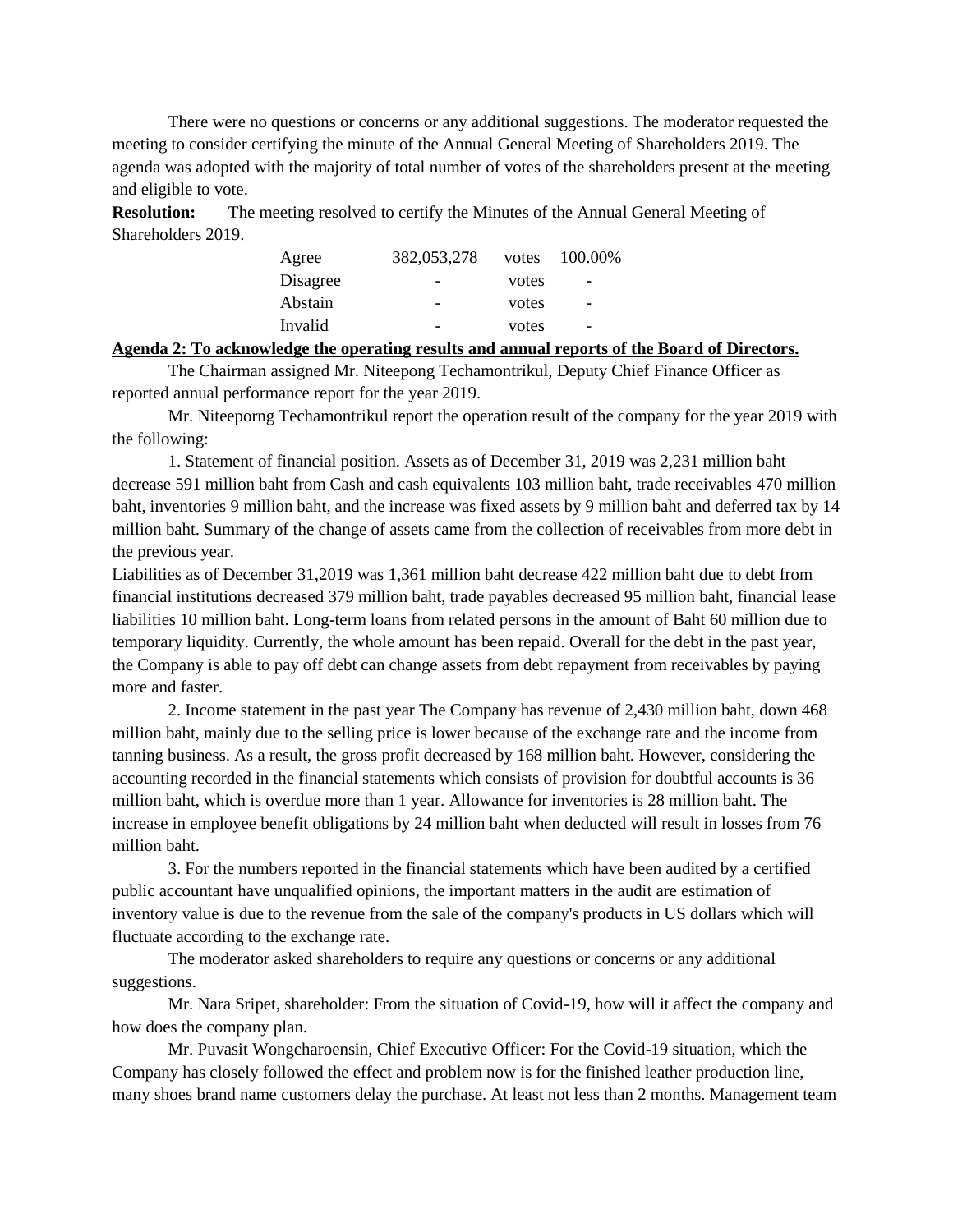has planned and organized a production line reduce production capacity. The Company do not predict that when the situation returned to normal will be able to start at full capacity for at least 6 months may be next year. For liquidity and cash flow, The Company plans to negotiate with the bank for a moratorium. Cause the company's revenue decreased significantly and the exact time is still unknown. For tanning business, since major customers had stopped business with us. For this year, there are some slight but not much. Safety product business, at this time it hasn't been affected much. The Company will continue to monitor the situation and what direction the world will change.

The moderator asked whether any shareholders had any questions or concerns or any additional suggestions.

# **Resolution:** The meeting acknowledged the operation result of the company for the year 2019. **Agenda 3 To consider and approve the Balance Sheet (Statement of Finance Position) and the Statement of Income for the year ended December 31, 2019.**

The Chairman assigned the moderator declare to the meeting that the relevant law stipulation that a company shall prepare its finance statement at the end of the fiscal year of the company and arrange for them to be audited and certified by the auditor prior to proposing for shareholders' approval. The financial statements for the year December 31, 2019 by the auditor from CWWP Co., Ltd.

The moderator asked whether any shareholders had any questions or concerns or any additional suggestions.

There were no questions or concerns or any additional suggestions. The moderator requested the Meeting to approve the Balance Sheet (Statement of Finance Position) and the Statement of Income for the year ended December 31, 2019. The agenda was adopted with the majority of the total number of votes of the shareholders present at the meeting and eligible vote.

**Resolution:** The meeting resolved to approve the finance statement for the year ended December 31, 2019.

| Agree    | 382,053,278              |       | votes 100.00%            |
|----------|--------------------------|-------|--------------------------|
| Disagree | $\overline{\phantom{0}}$ | votes | $\overline{\phantom{0}}$ |
| Abstain  | -                        | votes | $\overline{\phantom{0}}$ |
| Invalid  |                          | votes | $\overline{\phantom{0}}$ |
|          |                          |       |                          |

# **Agenda 4 To consider and approve the omission of profits allocation and the legal reserve for the year 2019 and no dividends.**

The Chairman assigned the moderator declare to the meeting that under Section 116 of the Public Limited Companies Act BE 2535 (1992) "the Company must allocate a portion of its annual new profit to a reserve fund or not less than 5% of its annual net profit, less accumulated losses brought forward (if any) until the reserve reaches 10% of the registered capital. Unless the company has a statute or other law requires more reserves.

The Board will propose to the Annual General Meeting of Shareholders 2020 approve the omission of profit allocation and the legal reserve for the year 2019 and no dividends cause from the company operation result had net loss 163.89 million baht.

The moderator asked whether any shareholders had any questions or concerns or any additional suggestions.

There were no questions or concerns or any additional suggestions. The moderator requested the meeting to approve the omission of profits allocation and the legal reserve for the year 2019 and no dividends. The agenda was adopted with the majority of the total number of votes of the shareholders present at the meeting and eligible to vote.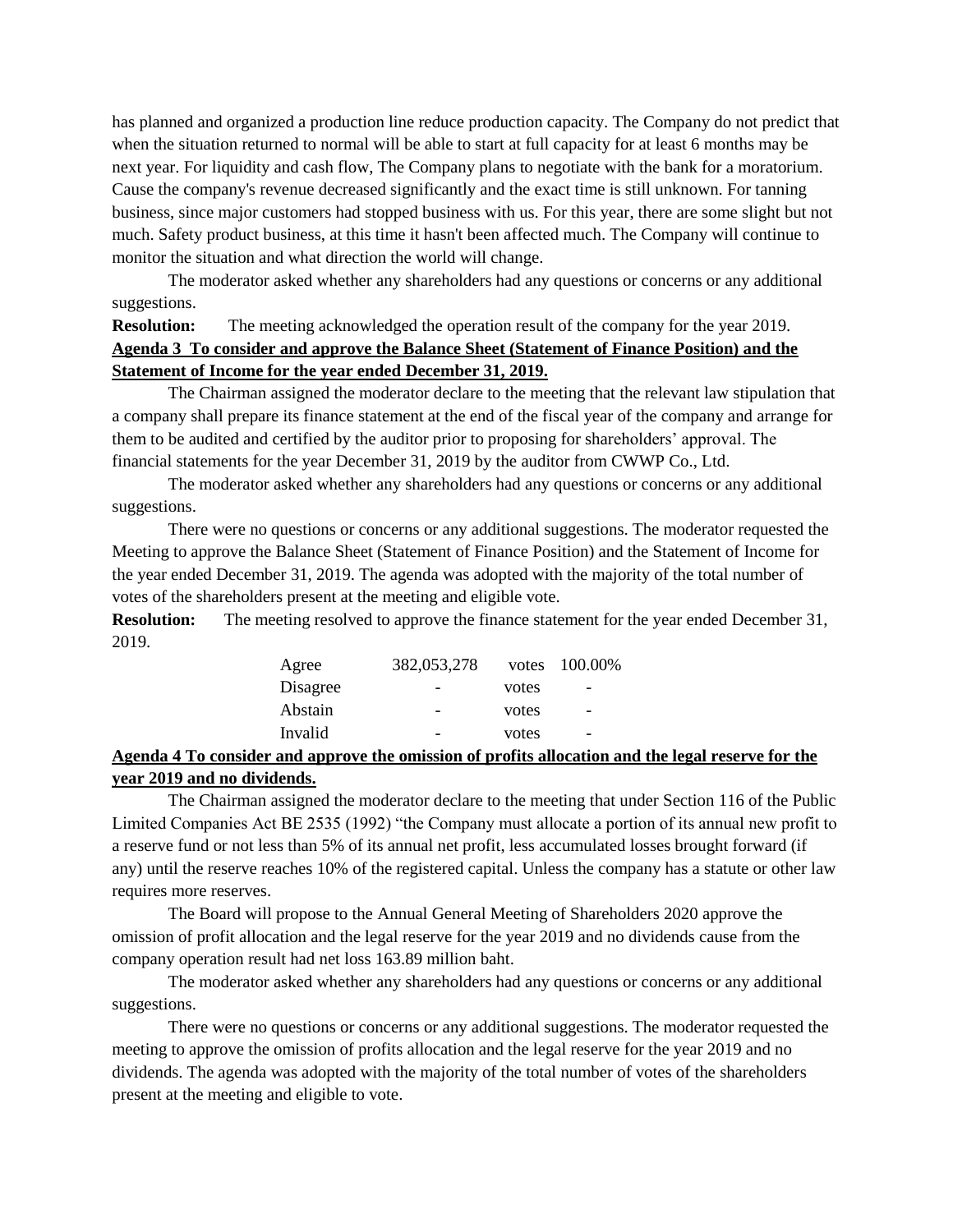**Resolution:** The meeting resolved to approve the approved the omission of profits allocation and the legal reserve for the year 2019 and no dividend.

| Agree    | 382,053,278              | votes | 100.00%                  |
|----------|--------------------------|-------|--------------------------|
| Disagree | $\overline{\phantom{a}}$ | votes | $\overline{\phantom{0}}$ |
| Abstain  | $\overline{\phantom{0}}$ | votes | $\overline{\phantom{0}}$ |
| Invalid  |                          | votes |                          |

#### **Agenda 5 To consider the appointment of directors in place of those retiring by rotation.**

The Chairman assigned the moderator declared to the meeting that according to the Public Limited Companies Act B.E. 2535 and the Company's Articles of Association No. 13 stipulate that at every annual general meeting If the number of directors cannot be divided into three parts, then the number nearest to 1 in 3 must resign in the first and second year after the registration of the company. To draw lots, whoever will leave, for the following years, the longest - serving directors may be re-elected. Those who have completed their terms may be re-elected. Therefore, in 2020 there are 3 directors who must retire by rotation, consisting of

| 1. Ms. Chen Yun Wen            | Director |
|--------------------------------|----------|
| 2. Mr. Nathakit Wongcharoensin | Director |

3. Pol. Lt. Gen Chayoot Thanataweeruch Audit Committee, Independent Director As already informed that the company announced on the company website and announced on the website of the Stock Exchange of Thailand invitation to shareholders to nominate persons qualified person Public Act 1992, nominated persons to be elected as company directors between November 15, 2019 and January 15, 2020 it appears that no shareholder nominated any person to the company.

For this agenda to comply with the principles of good corporate governance. Before voting on this agenda appoint Invitation to 3 retiring directors to leave the meeting room temporarily for the shareholders to freely consider and express their opinions until a resolution is made on this agenda. According to the opinion of the Board of Directors through the approval of the Nomination and Remuneration Committee agreed to propose to the shareholders to vote for all 3 retiring directors to return to their previous positions for another and asked the meeting to elect each director individually.

The moderator asked whether any shareholders had any questions or concerns or any additional suggestions.

There were no questions or concerns or any additional suggestions. The moderator requested the Meeting to approve the reelection of Director to replace those retirements by rotation by the majority of the total number of votes of the shareholders present at the meeting and eligible to vote, by individually. **Resolution:** The meeting appointment of directors to replace those retiring by rotation, 3 persons as follows:

5.1 Ms. Chen Yun Wen was elected to return to be a director with the follow votes.

| Agree    | 382,053,278 | votes | 100.00%                                                                                          |
|----------|-------------|-------|--------------------------------------------------------------------------------------------------|
| Disagree |             | votes |                                                                                                  |
| Abstain  |             | votes |                                                                                                  |
| Invalid  |             | votes |                                                                                                  |
|          |             |       | 5.2 Mr. Nathakit Wongcharoensin was elected to be return to be a director with the follow votes. |
| Agree    | 372,651,914 | votes | 100.00%                                                                                          |
| Disagree |             | votes |                                                                                                  |
| Abstain  | 9,401,364   | votes | exclude from the calculation                                                                     |
| Invalid  |             | votes |                                                                                                  |
|          |             |       |                                                                                                  |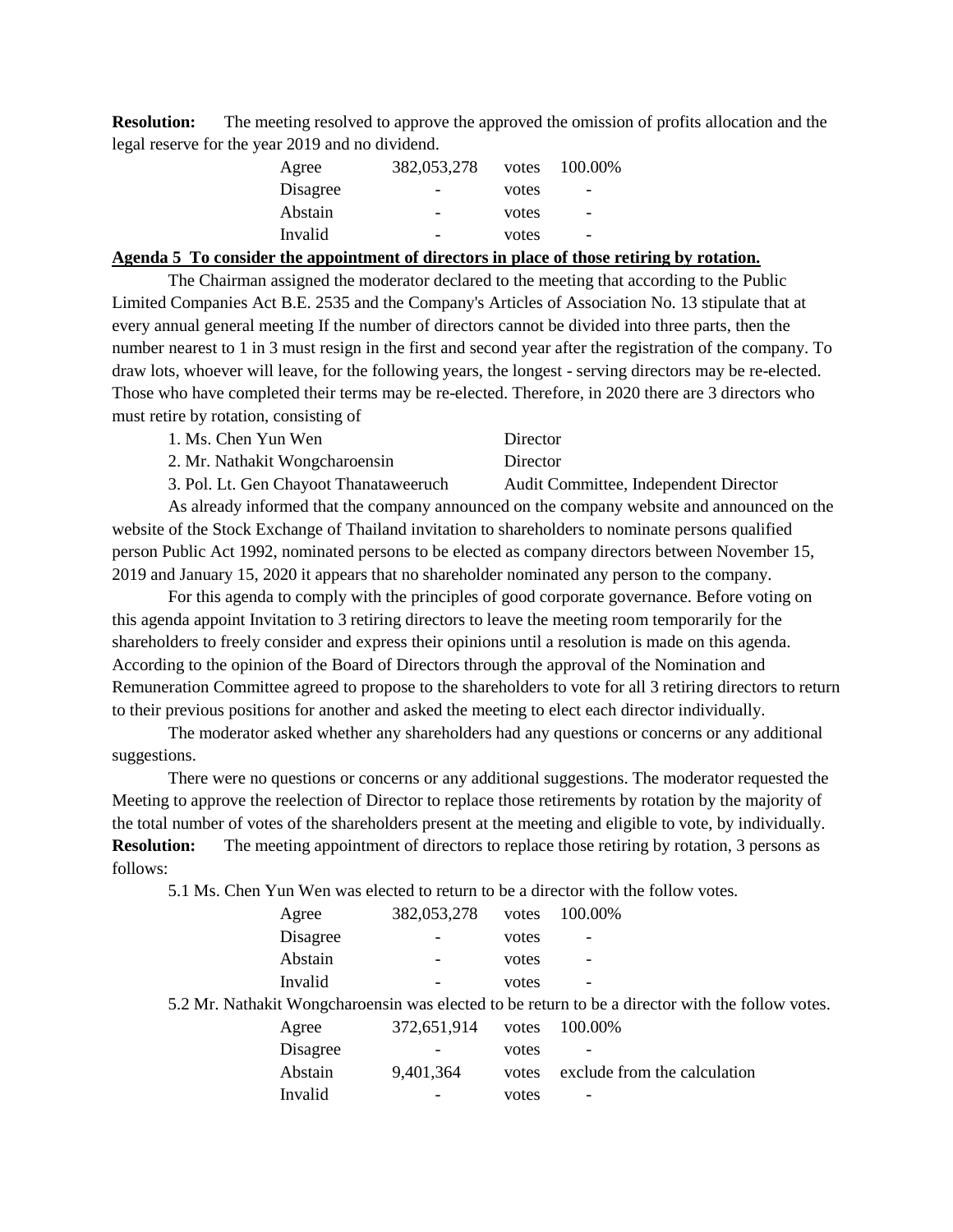5.3 Pol. Lt. Gen Chayoot Thanataweeruch was elected to be return a director with the follow votes.

| Agree    | 382,053,278              | votes | 100.00%                  |  |
|----------|--------------------------|-------|--------------------------|--|
| Disagree | $\overline{\phantom{a}}$ | votes | $\qquad \qquad -$        |  |
| Abstain  | $\overline{\phantom{0}}$ | votes | $\overline{\phantom{0}}$ |  |
| Invalid  | $\overline{\phantom{a}}$ | votes | $\overline{\phantom{0}}$ |  |

**Agenda 6 To consider and approve the directors' remuneration for the year 2020.**

The Chairman assigned the moderator declared to the meeting that according to Article 14 of the Company's Articles of Association, the directors are entitled to receive remuneration from the Company in the form of rewards, meeting allowances, gratuities, bonuses or other benefits. According to regulations or as the shareholders' meeting will consider which may be defined as a certain amount or placed as a basis and will be scheduled from time to time or will be effective forever until there is a change and in addition to receiving allowances and benefits according to various company regulations by comparing references to listed companies in the stock exchange and considering the performance along with business investment policy to increase the ability of the company to compete more and more and the number of meetings already increased agreed to propose to the shareholders 'meeting to consider and approve the payment of directors' remuneration for the year 2020 as follows:

| Description               | <b>Board of Director</b> | <b>Sub Committee</b> |
|---------------------------|--------------------------|----------------------|
| Monthly                   | THB 20,000.-             |                      |
| Meeting allowance         |                          |                      |
| Chairman                  | THB 15,000 .-            | THB 15,000.-         |
| Member                    | THB 10.000 .-            | THB 10.000 .-        |
|                           |                          |                      |
| <b>Total Remuneration</b> |                          | Not exceed MB 6      |

The moderator asked whether any shareholders had any questions or concerns or any additional suggestions.

There were no questions or concerns or any additional suggestions. The moderator requested the meeting to approve the remuneration of the directors for the year 2020 with an affirmative resolution of not less than two-third of total number of votes of the shareholder present at the meeting and eligible to vote.

**Resolution :** The Meeting resolved to approved the remuneration for directors for the year 2020.

| Agree    | 382,053,278 | votes | 100.00%                  |
|----------|-------------|-------|--------------------------|
| Disagree | -           | votes | $\overline{\phantom{0}}$ |
| Abstain  |             | votes | $\overline{\phantom{0}}$ |
| Invalid  |             | votes | $\overline{\phantom{0}}$ |

## **Agenda 7 To consider the appointment of the auditor and the audit fee for year 2020.**

The Chairman assigned the moderator declared to the meeting that to comply with Section 120 of the Public Limited Companies ACT B.E.2535 prescribed that the auditors and their fee shall be appointed or re-appointed and determined annually by the Annual General Meeting of Shareholders.

The Audit Committee considers the qualification and performance of the auditor by the Audit Committee and including the appropriateness of the audit fee in 2020. The Audit Committee agreed that the auditors expertise and experience as well as working standards are beneficial to the company. The Audit Committee found it appropriate to propose auditors. The nominated auditors from CWWP Co., Ltd.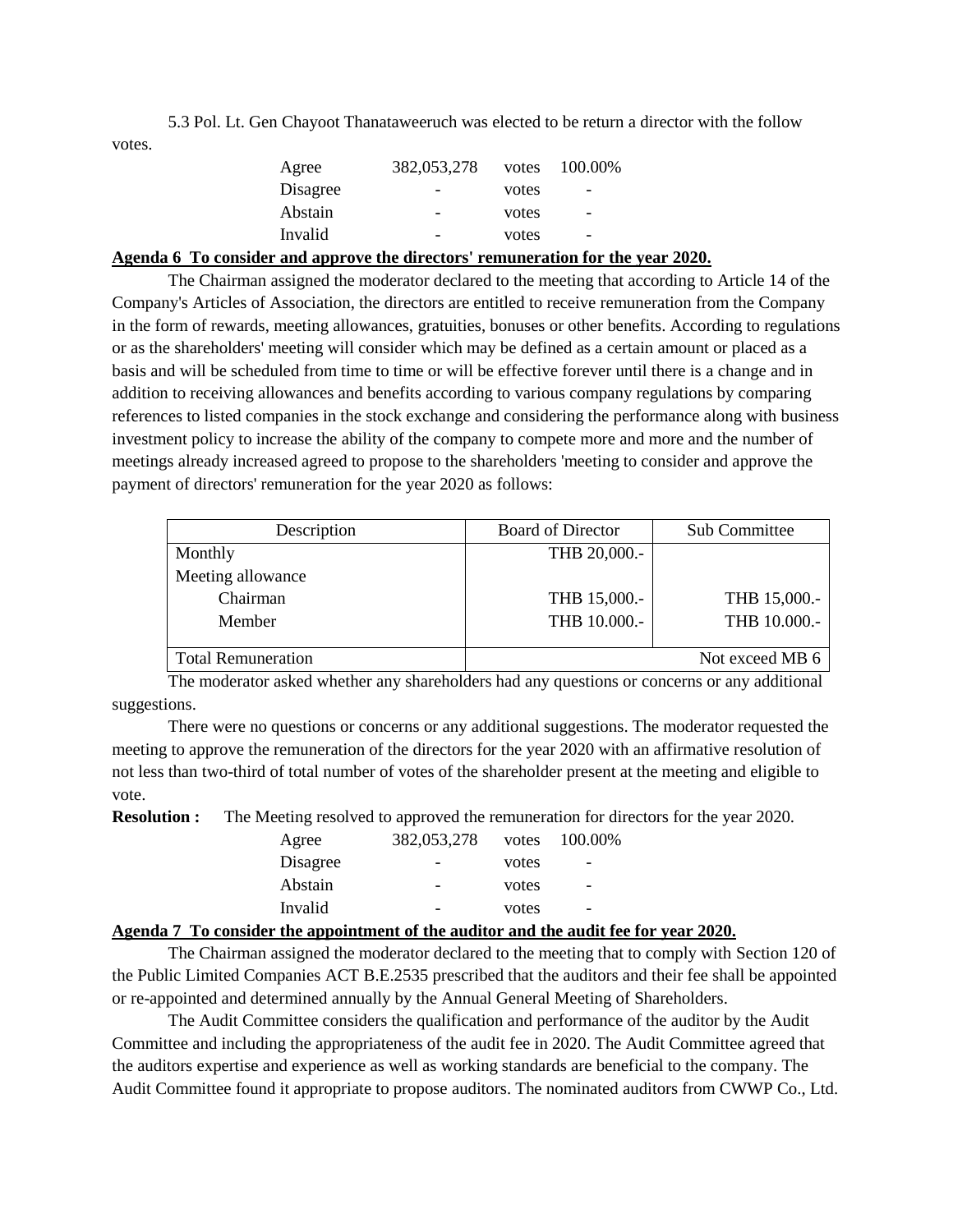has no relationship with , or any interest in the company, the executive, major shareholders or any related persons, therefore, they are able to audit and comment on the financial statement of the Company independently.

The Board agree with the Audit Committee and recommends the Annual General Meeting of Shareholder 2020 approve the appointment of the auditor and audit fees as follows: Ms. Wanraya Puttasatien Certified Public Accountant No. 4387 and/or Ms. Waraporn Intaraprasit Certified Public Accountant No. 7881 and/or Ms. Choticha Lertwilai Certified Public Accountant No.12258. The nominated auditor have not review, audited and expressed opinions on the Company's Financial Statements for seven consecutive or non-consecutive years, and fixing amount of THB 1,790,000.

The moderator asked whether any shareholders had any questions or concerns or any additional suggestions.

There were no questions or concerns or any additional suggestions. The moderator requested the meeting to appoint auditors and fix the auditing fee for the year 2020. The agenda was adopted with the majority of the total number of votes of the shareholders present at the meeting and eligible to vote. **Resolution:** The meeting resolved to appoint auditors and fix the auditing fee for the year 2020.

| Agree    | 382,053,278              | votes | 100.00%                  |
|----------|--------------------------|-------|--------------------------|
| Disagree |                          | votes | $\overline{\phantom{0}}$ |
| Abstain  | -                        | votes | $\overline{\phantom{0}}$ |
| Invalid  | $\overline{\phantom{0}}$ | votes | $\overline{\phantom{0}}$ |
|          |                          |       |                          |

#### **Agenda 8 To consider other matters**

This agenda allows the shareholders to propose matters other than those specified in the notice of the meeting by proposing any other matters. Shall be under the rules and procedures prescribed by law In proposing other agendas other than those specified in the meeting invitation letter according to the Public Act 1992 (including additional amendments), section 105, paragraph two, states that when the meeting considers the meeting agenda in the order of the agenda specified in the notice of the meeting Shareholders holding shares totaling not less than 1/3 of the total number of shares will ask the meeting to consider other matters other than those specified in the meeting notice.

In additional, the shareholder acquired the opportunity to express their opinions and to ask other question.

There are neither suggestions nor consideration from shareholder or proxy.

The Chairman then thank to all shareholders for taking the time to attend the meeting and expressing their opinion on various mattes and declared the meeting adjourned. The meeting was adjourned at 14.48 hrs.

 $\mathbf{v}$ 

-Singned-Mr.Suwatchai Wongcharoensin Chairman

Ms. Arjaree Suphasinwongchai Company Secretary